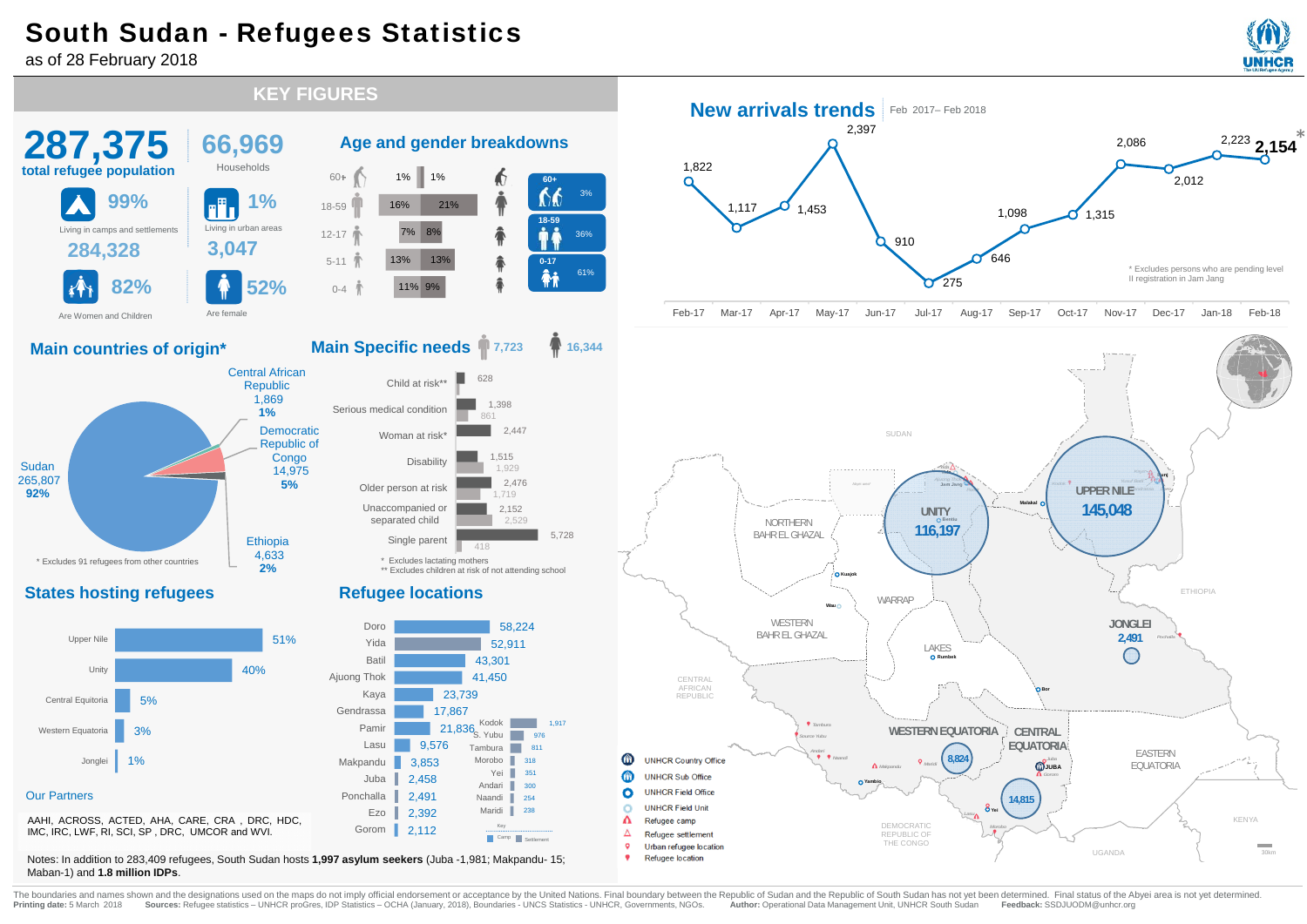## South Sudan Refugee statistics: Population by Location, Sex and Age Group

as of the 28-February-2018



|                      | $0 - 4$ years      |        |                |                 |        | 5 - 11 years |              | 12 - 17 years |        |              |        | 18 - 59 years |              |                | $60$ years +   |                |         | <b>Households</b> |                   |        |        |              |
|----------------------|--------------------|--------|----------------|-----------------|--------|--------------|--------------|---------------|--------|--------------|--------|---------------|--------------|----------------|----------------|----------------|---------|-------------------|-------------------|--------|--------|--------------|
| <b>State</b>         | <b>Location</b>    | F      | M              | <b>Total</b>    | F      | M            | <b>Total</b> | F.            | M      | <b>Total</b> | F.     | M             | <b>Total</b> | F              | M              | <b>Total</b>   | F.      | M                 | <b>Total</b>      | F.     | M      | <b>Total</b> |
|                      | Doro               | 5,789  | 6,213          | 12,002          | 7,345  | 7,649        | 14,994       | 4,558         | 4,751  | 9,309        | 11,683 | 8,928         | 20,611       | 709            | 599            | 1,308          | 30,084  | 28,140            | 58,224            | 7,022  | 6,143  | 13,165       |
|                      | Kaya               | 2,140  | 2,410          | 4,550           | 2,687  | 2,763        | 5,450        | 1,738         | 1,746  | 3,484        | 5,100  | 4,067         | 9,167        | 453            | 635            | 1,088          | 12,118  | 11,621            | 23,739            | 2,507  | 2,934  | 5,441        |
| Upper                | <b>Yusuf Batil</b> | 4,292  | 4,611          | 8,903           | 5,180  | 5,356        | 10,536       | 3,313         | 3,192  | 6,505        | 9,042  | 6,403         | 15,445       | 855            | 1,057          | 1,912          | 22,682  | 20,619            | 43,301            | 4,715  | 4,519  | 9,234        |
| <b>Nile</b>          | Gendrassa          | 1,689  | 1,781          | 3,470           | 2,103  | 2,146        | 4,249        | 1,344         | 1,300  | 2,644        | 3,728  | 3,096         | 6,824        | 299            | 381            | 680            | 9,163   | 8,704             | 17,867            | 1,890  | 2,172  | 4,062        |
|                      | Kodok              | 66     | 57             | 123             | 358    | 342          | 700          | 144           | 140    | 284          | 413    | 337           | 750          | 31             | 29             | 60             | 1,012   | 905               | 1,917             | 324    | 212    | 536          |
|                      | Tota               | 13.976 | 5.072          | 29.0            | 17.673 | 8.256        | 35.92        | 1.097         | 11.129 | 22.22        | 29.966 | 22.831        | 52.797       | 2.347          | 2.701          | 5.04           | 75.05   | 69.989            | 45.04             | 6.458  | 15,980 | 32.438       |
|                      | Ajoung Thok        | 3,937  | 3,949          | 7,886           | 4,904  | 4,884        | 9,788        | 3,254         | 3,548  | 6,802        | 8,387  | 7,979         | 16,366       | 350            | 258            | 608            | 20,832  | 20,618            | 41,450            | 5,299  | 4,117  | 9,416        |
| Unity                | Pamir              | 2,405  | 2,503          | 4,908           | 2,892  | 2,867        | 5,759        | 1,841         | 1,774  | 3,615        | 4,424  | 2,831         | 7,255        | 176            | 123            | 299            | 11,738  | 10,098            | 21,836            | 3,556  | 1,362  | 4,918        |
| <b>State</b>         | rida               | 4,928  | 5,110          | 10,038          | 7,998  | 7,984        | 15,982       | 4,897         | 4,281  | 9,178        | 11,960 | 4,872         | 16,832       | 542            | 339            | 881            | 30,325  | 22,586            | 52,91             | 8,394  | 2,802  | 11,196       |
|                      | Tota               | 1.270  | 1.562          | 22.83           | 15.79  | 15,735       | 31.529       | 9.992         | 9,603  | 19.59        | 24,771 | 15.682        | 40.45        | .068           | 720            | 1,788          | 62.895  | 53.302            | 16,19             | 17.249 | 8.28   | 25,530       |
|                      | Gorom              | 182    | 170            | 352             | 234    | 248          | 482          | 145           | 164    | 309          | 450    | 479           | 929          | 30             | 10             | 40             | 1,041   | 1,071             | 2,112             | 349    | 427    | 776          |
| Central              | Juba               | 85     | 84             | 169             | 141    | 138          | 279          | 80            | 73     | 153          | 302    | 1,498         | 1,800        | $\overline{2}$ | 55             | 57             | 610     | 1,848             | 2,458             | 156    | 1,476  | 1,632        |
|                      | asu-               | 649    | 671            | 1,320           | 1,241  | 1,220        | 2,461        | 806           | 780    | 1,586        | 2,038  | 1,835         | 3,873        | 218            | 118            | 336            | 4,952   | 4,624             | 9,576             | 1,322  | 1,335  | 2,657        |
| Equatoria            | Morobo             | 21     | 20             | 41              | 44     | 56           | 100          | 27            | 31     | 58           | 65     | 45            | 110          | 3              | 6              | 9              | 160     | 158               | 318               | 38     | 41     | 79           |
|                      | Yei                | 23     | 34             | 57              | 36     | 34           | 70           | 22            | 23     | 45           | 88     | 84            | 172          | 4              | 3              |                | 173     | 178               | 351               | 88     | 74     | 162          |
|                      | Tota               | 960    | 979            | 1.93            | .69(   | .696         |              | .080          | .071   | 2.15         | 2.943  | 3.941         | 6.88         | 257            | 192            |                | 6.936   | 7.879             | 14.81             | .953   | 3.353  | 5,306        |
| Jonglei              | Pochalla           | 132    | 160            | 292             | 279    | 274          | 553          | 332           | 364    | 696          | 654    | 248           | 902          | 36             | 12             | 48             | 1433    | 1058              | 249'              | 524    | 143    | 667          |
| <b>State</b>         | Tota               | 132    | 160            | 292             | 279    | 274          | 55.          | 332           | 364    | 69           | 654    | 248           | 902          | 36             | 12             |                | 1,433   | .058              | 2.49 <sup>°</sup> | 524    | 143    | 667          |
|                      | Andari             | 23     | 20             | 43              | 32     | 40           | 72           | 19            | 14     | 33           | 80     | 53            | 133          | 8              | 11             | 19             | 162     | 138               | 300               | 60     | 61     | 121          |
|                      | Ezo                | 85     | 91             | 176             | 216    | 250          | 466          | 178           | 152    | 330          | 789    | 487           | 1,276        | 73             | 71             | 144            | 1,341   | 1,051             | 2,392             | 560    | 420    | 980          |
|                      | Makpandu           | 294    | 286            | 580             | 504    | 442          | 946          | 256           | 259    | 515          | 860    | 826           | 1,686        | 57             | 69             | 126            | 1,971   | 1,882             | 3,853             | 490    | 687    | 1,177        |
| Western<br>Equatoria | Maridi             | 3      | $\overline{2}$ | $5\overline{)}$ | 37     | 36           | 73           | 22            | 20     | 42           | 51     | 65            | 116          | $\pmb{0}$      | $\overline{2}$ | $\overline{2}$ | 113     | 125               | 238               | 39     | 57     | 96           |
|                      | Vaandi             | 16     | 16             | 32              | 34     | 31           | 65           | 21            | 24     | 45           | 49     | 50            | 99           | $\overline{7}$ | 6              | 13             | 127     | 127               | 254               | 39     | 44     | 83           |
|                      | Source yubu        | 44     | 62             | 106             | 135    | 146          | 281          | 68            | 66     | 134          | 274    | 153           | 427          | 14             | 14             | 28             | 535     | 441               | 976               | 196    | 125    | 321          |
|                      | Tambura            | 53     | 63             | 116             | 140    | 122          | 262          | 57            | 61     | 118          | 193    | 111           | 304          | $\overline{7}$ | $\overline{4}$ | 11             | 450     | 361               | 811               | 151    | 99     | 250          |
|                      | Tota               | 518    | 540            |                 | (15)   | .067         |              | 621           | 596    | 1,21         | 2.29   | 1.745         | 1.04         | 66             | 177            |                | 4.699   | 1.125             | 8.82              | , 535  | .493   | 3,028        |
|                      | <b>Grand total</b> | 26.856 | 28.313         | 55.169          | 36.540 | 37.028       | 73,568       | 23.122        | 22.763 | 45.88        | 60.630 | 44.447        | 105.077      | 3.874          | 3.802          | 7.676          | 151.022 | 136.353           | 287.375           | 37.719 | 29.250 | 66.969       |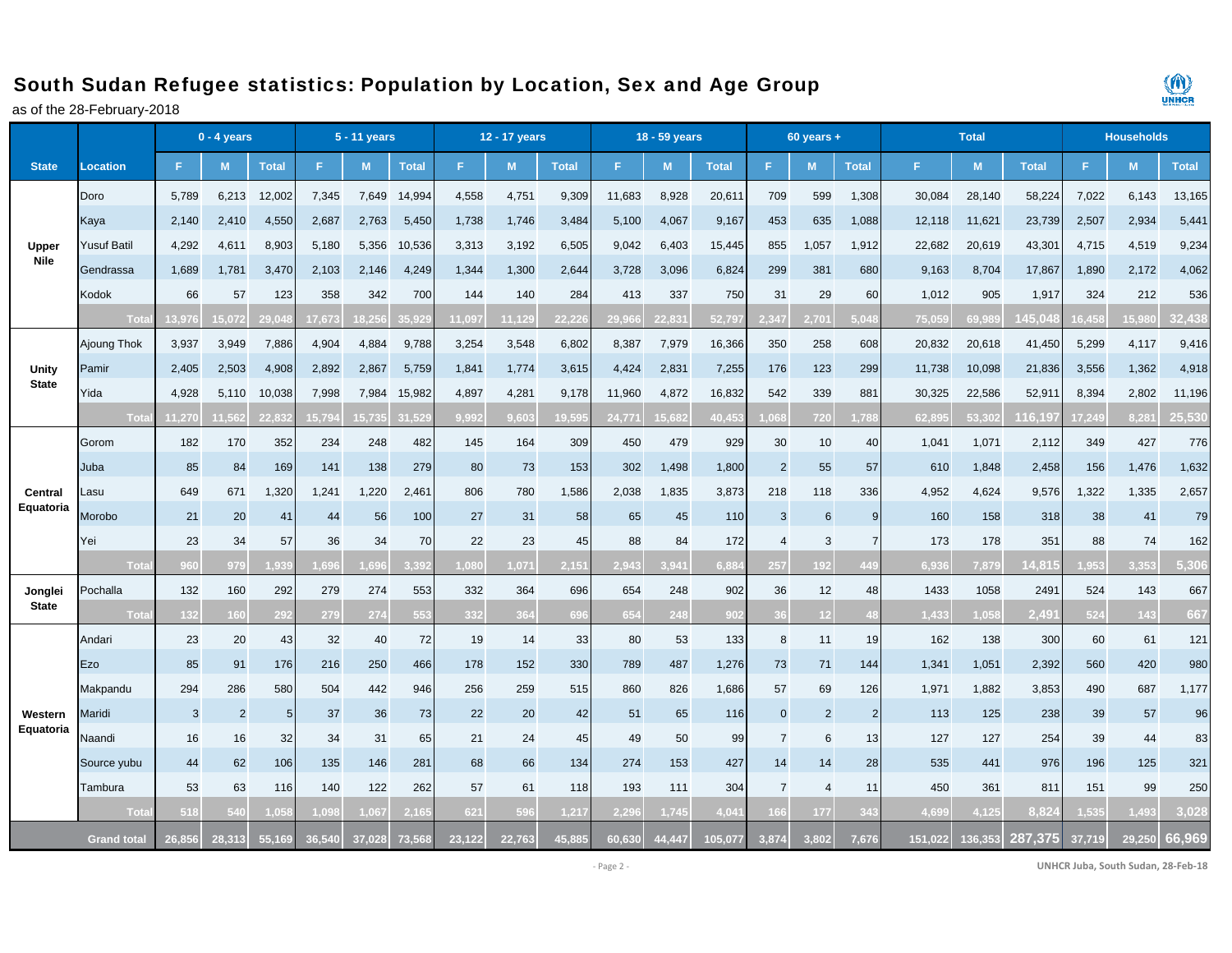## South Sudan Statistics: Population by Country of Origin, Sex and Age Group

as of the 28-February-2018

| $10.201$ condaty 2010           |                       |                  | <b>Households (HHs)</b> |      | Persons                  |                         |                          |                          |                          |                          |                          |                          |                |                |                |              |                         |                |                          |                |                |                |
|---------------------------------|-----------------------|------------------|-------------------------|------|--------------------------|-------------------------|--------------------------|--------------------------|--------------------------|--------------------------|--------------------------|--------------------------|----------------|----------------|----------------|--------------|-------------------------|----------------|--------------------------|----------------|----------------|----------------|
| <b>Country</b>                  |                       |                  | <b>Female headed</b>    |      | $0 - 4$ years            |                         |                          | 5 - 11 years             |                          |                          | 12 - 17 years            |                          |                |                |                | $60$ years + |                         | <b>Total</b>   |                          |                |                |                |
| of Origin                       | <b>Settlement</b>     | <b>Total HHs</b> | HHs                     |      | F                        |                         |                          |                          | M                        |                          |                          | M                        |                |                |                |              |                         | M              |                          |                |                |                |
|                                 | Andari                |                  | $\sim$                  | 0%   | $\mathbf{0}$             | $\Omega$                |                          | $\Omega$                 | $\Omega$                 |                          | $\Omega$                 | $\Omega$                 |                | $\Omega$       |                |              | $\mathbf{0}$            | $\Omega$       |                          | $\Omega$       | $\overline{1}$ |                |
|                                 | Ezo                   | 14               | 8                       | 57%  | $\overline{0}$           |                         |                          | 3                        | -6                       |                          |                          | $\overline{2}$           |                | 11             |                | 17           |                         |                |                          | 19             | 17             | 36             |
| <b>CENTRAL</b>                  | Makpandu              | 36               | 6                       | 17%  | 3                        |                         | 10                       | 8                        | -9                       | 17                       | 3                        | $\overline{4}$           |                | 18             | 29             | 47           | $\mathbf 0$             | -5             |                          | 32             | 54             | 86             |
| <b>AFRICAN</b>                  | Naandi                | $\overline{7}$   | $\overline{4}$          | 57%  | $\Omega$                 | -3                      |                          | $\overline{2}$           | $\overline{4}$           |                          | $\Omega$                 | $\mathbf{0}$             | $\epsilon$     | 5              | 3              | $\mathbf{8}$ | $\mathbf{0}$            | $\Omega$       |                          | 7              | 10             | 17             |
| <b>REPUBLIC</b>                 | <b>SourceYubu</b>     | 309              | 188                     | 61%  | 42                       | 62                      | 104                      | 131                      | 145                      | 276                      | 66                       | 64                       | 130            | 265            | 150            | 415          | 13                      | 12             | 25                       | 517            | 433            | 950            |
|                                 | Tambura               | 235              | 142                     | 60%  | 50                       | 60                      | 110                      | 137                      | 119                      | 256                      | 56                       | 60                       | 116            | 183            | 105            | 288          | 5                       | $\overline{4}$ |                          | 431            | 348            | 779            |
|                                 |                       | 602              | 348                     | 58%  | 95                       | 134                     | 229                      | 281                      | 283                      | 564                      | 129                      | 130                      | 259            | 482            | 294            | 776          | 19                      | 22             | 41                       | 1.006          | 863            | 1,869          |
|                                 | Gorom                 | $\overline{1}$   |                         | 0%   | $\overline{1}$           | ÷.                      |                          | $\sim$                   | $\overline{2}$           | $\overline{2}$           | ÷,                       |                          |                |                | ä,             |              |                         | $\mathbf{1}$   | $\mathbf{1}$             | $\overline{1}$ | $\mathbf{3}$   | $\overline{4}$ |
|                                 | Andari                | 120              | 60                      | 50%  | 23                       | 20                      | 43                       | 32                       | 40                       | 72                       | 19                       | 14                       | 33             | 80             | 52             | 132          | 8                       | 11             | 19                       | 162            | 137            | 299            |
|                                 | Ezo                   | 966              | 552                     | 57%  | 85                       | 89                      | 174                      | 213                      | 244                      | 457                      | 174                      | 150                      | 324            | 778            | 481            | 1,259        | 72                      | 70             | 142                      | 1,322          | 1,034          | 2,356          |
|                                 | Juba                  |                  | $\sim$                  | 0%   |                          | $\sim$                  | $\overline{\phantom{a}}$ | $\overline{1}$           | $\overline{1}$           | $\overline{2}$           | $\overline{2}$           | ÷.                       | $\overline{2}$ | $\overline{1}$ | $\overline{2}$ | $\mathbf{3}$ | $\sim$                  | $\overline{1}$ | $\overline{1}$           | $\overline{4}$ | $\overline{4}$ | 8              |
|                                 | Lasu                  | 2,251            | 1,226                   | 54%  | 568                      | 601                     | 1,169                    | 1,043                    | 1,002                    | 2,045                    | 670                      | 649                      | 1,319          | 1,867          | 1,441          | 3,308        | 217                     | 108            | 325                      | 4,365          | 3,801          | 8,166          |
| <b>DEMOCRATIC</b>               | Makpandu              | 1,017            | 452                     | 44%  | 257                      | 242                     | 499                      | 434                      | 368                      | 802                      | 213                      | 225                      | 438            | 742            | 643            | 1,385        | 57                      | 61             | 118                      | 1,703          | 1,539          | 3,242          |
| <b>REPUBLIC OF</b><br>THE CONGO | Morobo                | 79               | 38                      | 48%  | 21                       | 20                      | 41                       | 44                       | 56                       | 100                      | 27                       | 31                       | 58             | 65             | 45             | 110          | $\overline{\mathbf{3}}$ | 6              | 9                        | 160            | 158            | 318            |
|                                 | Naandi                | 76               | 35                      | 46%  | 16                       | 13                      | 29                       | 32                       | 27                       | 59                       | 21                       | 24                       | 45             | 44             | 47             | 91           | $\overline{7}$          | 6              | 13                       | 120            | 117            | 237            |
|                                 | <b>SourceYubu</b>     | 12               | 8                       | 67%  | $\overline{2}$           |                         | $\overline{2}$           | $\overline{4}$           |                          | $5\overline{5}$          | $\overline{2}$           | $\overline{2}$           | $\overline{4}$ | <b>g</b>       | 3              | 12           |                         | $\overline{2}$ | 3                        | 18             | $\mathbf{8}$   | 26             |
|                                 | Tambura               | 15               | $\overline{9}$          | 60%  | 3                        | $\overline{\mathbf{3}}$ | 6                        | $\mathbf{3}$             | $\overline{3}$           | 6                        | $\overline{1}$           | $\mathbf{1}$             | $\overline{2}$ | 10             | 6              | 16           | $\overline{2}$          |                | $\overline{2}$           | 19             | 13             | 32             |
|                                 | Yei                   | 102              | 82                      | 80%  | 23                       | 34                      | 57                       | 35                       | 33                       | 68                       | 22                       | 21                       | 43             | 82             | 30             | 112          | $\overline{4}$          | $\mathbf{3}$   | $\overline{7}$           | 166            | 121            | 287            |
|                                 |                       | 4,639            | 2,462                   | 53%  | 999                      | 1,022                   | 2,021                    | 1,841                    | 1,777                    | 3,618                    | 1,151                    | 1,117                    | 2,268          | 3,678          | 2,750          | 6,428        | 371                     | 269            | 640                      | 8,040          | 6,935          | 14,975         |
|                                 | Doro                  | -1               | $\overline{1}$          | 0%   | ٠.                       | $\sim$                  | $\sim$                   | $\sim$                   | $\mathbf{r}$             | $\sim$                   | $\sim$                   |                          | $\sim$         | $\overline{2}$ | $\sim$         | 2            |                         |                | $\overline{\phantom{a}}$ | $\overline{2}$ | $\sim$         | $\overline{2}$ |
|                                 | Gorom                 | 775              | 349                     | 45%  | 181                      | 170                     | 351                      | 234                      | 246                      | 480                      | 145                      | 164                      | 309            | 450            | 479            | 929          | 30                      | 9              | 39                       | 1,040          | 1,068          | 2,108          |
| <b>ETHIOPIA</b>                 | Juba                  |                  | $\sim$                  | 0%   | $\overline{\phantom{a}}$ | $\overline{1}$          |                          | $\overline{\phantom{a}}$ | $\overline{\phantom{a}}$ | $\overline{\phantom{a}}$ | $\overline{\phantom{a}}$ | $\overline{\phantom{a}}$ | $\sim$         | $\overline{4}$ | 5              | 9            |                         |                | $\overline{\phantom{a}}$ | $\overline{4}$ | 6              | 10             |
|                                 | Makpandu <sup>*</sup> | 10               | $\overline{1}$          | 0%   | $\overline{2}$           | $\overline{1}$          | 3                        | $\overline{2}$           | $\overline{2}$           |                          |                          |                          |                | 6              | $\overline{9}$ | 15           |                         |                |                          | 10             | 12             | 22             |
|                                 | Pochalla              | 667              | 524                     | 79%  | 132                      | 160                     | 292                      | 279                      | 274                      | 553                      | 332                      | 364                      | 696            | 654            | 248            | 902          | 36                      | 12             | 48                       | 1,433          | 1,058          | 2,491          |
|                                 |                       | 1,453            | 875                     | 60%  | 315                      | 332                     | 647                      | 515                      | 522                      | 1,037                    | 477                      | 528                      | 1,005          | 1,116          | 741            | 1,857        | 66                      | 21             | 87                       | 2,489          | 2,144          | 4,633          |
|                                 | Ajuong Thok           | 9,416            | 5,299                   | 56%  | 3,937                    | 3,949                   | 7,886                    | 4,904                    | 4,884                    | 9,788                    | 3,254                    | 3,548                    | 6,802          | 8,387          | 7,979          | 16,366       | 350                     | 258            | 608                      | 20,832         | 20,618         | 41,450         |
|                                 | Batil                 | 9,234            | 4,715                   | 51%  | 4,292                    | 4,611                   | 8,903                    | 5,180                    | 5,356                    | 10,536                   | 3,313                    | 3,192                    | 6,505          | 9,042          | 6,403          | 15,445       | 855                     | 1,057          | 1,912                    | 22,682         | 20,619         | 43,301         |
|                                 | Doro                  | 13,164           | 7,021                   | 53%  | 5,789                    | 6,213                   | 12,002                   | 7,345                    | 7,649                    | 14,994                   | 4,558                    | 4,751                    | 9,309          | 11,680         | 8,928          | 20,608       | 709                     | 599            | 1,308                    | 30,081         | 28,140         | 58,221         |
|                                 | Gendrassa             | 4,062            | 1,890                   | 47%  | 1,689                    | 1,781                   | 3,470                    | 2,103                    | 2,146                    | 4,249                    | 1,344                    | 1,300                    | 2,644          | 3,728          | 3,096          | 6,824        | 299                     | 381            | 680                      | 9,163          | 8,704          | 17,867         |
|                                 | Juba                  | 1,630            | 156                     | 10%  | 84                       | 81                      | 165                      | 140                      | 136                      | 276                      | 78                       | 73                       | 151            | 293            | 1,467          | 1,760        | $\overline{2}$          | 54             | 56                       | 597            | 1,811          | 2,408          |
|                                 | Kaya                  | 5,441            | 2,507                   | 46%  | 2,140                    | 2,410                   | 4,550                    | 2,687                    | 2,763                    | 5,450                    | 1,738                    | 1,746                    | 3,484          | 5,100          | 4,067          | 9,167        | 453                     | 635            | 1,088                    | 12,118         | 11,621         | 23,739         |
| <b>SUDAN</b>                    | Kodok                 | 536              | 324                     | 60%  | 66                       | 57                      | 123                      | 358                      | 342                      | 700                      | 144                      | 140                      | 284            | 413            | 337            | 750          | 31                      | 29             | 60                       | 1,012          | 905            | 1,917          |
|                                 | Lasu                  | 406              | 96                      | 24%  | 81                       | 70                      | 151                      | 198                      | 218                      | 416                      | 136                      | 131                      | 267            | 171            | 394            | 565          |                         | 10             | 11                       | 587            | 823            | 1,410          |
|                                 | Makpandu              | 83               | 24                      | 29%  | 26                       | 32                      | 58                       | 56                       | 61                       | 117                      | 40                       | 30                       | 70             | 80             | 120            | 200          |                         | $\overline{1}$ | $\overline{1}$           | 202            | 244            | 446            |
|                                 | Maridi                | 96               | 39                      | 41%  | 3                        | $\overline{2}$          | 5                        | 37                       | 36                       | 73                       | 22                       | 20                       | 42             | 51             | 65             | 116          | ÷                       | $\overline{2}$ | $\overline{2}$           | 113            | 125            | 238            |
|                                 | Pamir                 | 4,918            | 3,556                   | 72%  | 2,405                    | 2,503                   | 4,908                    | 2,892                    | 2,867                    | 5,759                    | 1,841                    | 1,774                    | 3,615          | 4,424          | 2,831          | 7,255        | 176                     | 123            | 299                      | 11,738         | 10,098         | 21,836         |
|                                 | Yei                   | 60               | 6                       | 10%  | $\sim$                   | $\sim$                  | ×,                       | $\overline{1}$           | $\mathbf{1}$             | $\overline{2}$           | $\overline{\phantom{a}}$ | $\overline{1}$           | $\overline{1}$ | 6              | 54             | 60           | $\sim$                  | $\blacksquare$ | $\sim$                   | $\overline{7}$ | 56             | 63             |
|                                 | Yida                  | 11,196           | 8,394                   | 75%  | 4.928                    | 5,110                   | 10.038                   | 7,998                    | 7.984                    | 15,982                   | 4.897                    | 4,281                    | 9,178          | 11,960         | 4.872          | 16,832       | 542                     | 339            | 881                      | 30,325         | 22,586         | 52,911         |
|                                 |                       | 60,242           | 34,027                  | 56%  | 25,440                   | 26,819                  | 52,259                   | 33,899                   | 34,443                   | 68,342                   | 21,365                   | 20,987                   | 42,352         | 55,335         | 40,613         | 95,948       | 3,418                   | 3,488          | 6,906                    | 139,457        | 126,350        | 265,807        |
| Others*                         | Others*               | 32               |                         | 0%   | $\overline{7}$           | 6                       | 13                       | $\overline{4}$           | $\mathbf{3}$             |                          |                          | $\overline{1}$           |                | 19             | 48             | 67           |                         | $\overline{2}$ |                          | 30             | 60             | 90             |
|                                 |                       | 33               | $\overline{7}$          | 0%   | $\overline{7}$           | 6                       | 13                       | $\overline{4}$           | $\overline{3}$           |                          | ٠                        | $\mathbf{1}$             | $\mathbf{1}$   | 19             | 49             | 68           |                         | $\overline{2}$ | $\sim$                   | 30             | 61             | 91             |
|                                 | <b>Grand Total</b>    | 66.969           | 37,719                  | 228% | 26.856                   | 28.313                  | 55.169                   | 36.540                   | 37,028                   | 73.568                   | 23,122                   | 22,763                   | 45.885         | 60.630         | 44.447         | 105,077      | 3.874                   | 3.802          | 7,674                    | 151.022        | 136.353        | 287,375        |